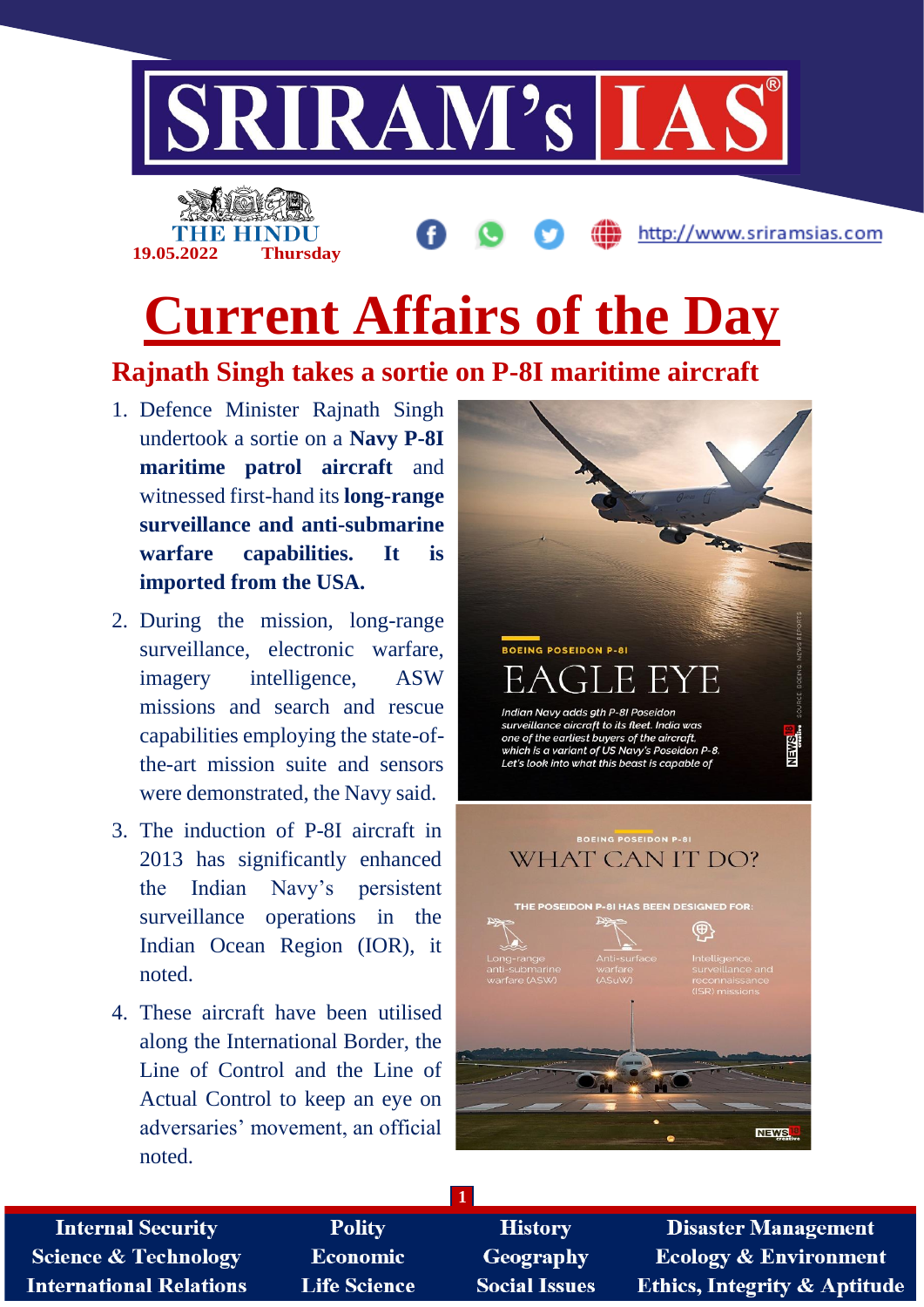

# **Supreme Court frees Perarivalan**

**19.05.2022 Thursday**

- 1. The Supreme Court invoked its extraordinary powers to do complete justice under Article 142 of the Constitution and ordered the release of A.G. Perarivalan in former Prime Minister Rajiv Gandhi's assassination case.
- 2. Perarivalan is currently on bail. The apex court had commuted his death penalty to a life sentence for murder in 2014.
- 3. The court held that the Tamil Nadu Council of Ministers' advice on September 9, 2018, to pardon Perarivalan was binding on the Governor under Article 161 (Governor's power of clemency) of the Constitution.
- 4. The Governor had no business forwarding the pardon plea to the President after sitting on it for years together.

#### **Non-exercise of power**

- 1. No provision under the Constitution has been pointed out to us nor any satisfactory response tendered as to the source of the Governor's power to refer a recommendation made by the State Cabinet to the President of India.
- 2. In the instant case, the Governor ought not to have sent the recommendation made by the State Cabinet to the President. Such action is contrary to the constitutional scheme.
- 3. It said the Governor's delay to decide Perarivalan's pardon for more than two years has compelled the court to employ its constitutional powers under Article 142 to do justice to Perarivalan.
- 4. After all, the court said, a Governor's non-exercise of power under Article 161 of the Constitution was not immune from judicial review.

#### **In an expeditious manner:**

The court observed, that the President and the Governor must exercise their clemency powers under Articles 72 and 161, respectively, within the "bounds of constitutional discipline" and in an "expeditious manner".

## **Governor is a shorthand for State govt.: SC**

1. The Governor of a State is "but a shorthand expression for the State government" while exercising powers of clemency under Article 161 of the

| <b>Internal Security</b>        | <b>Polity</b>       | <b>History</b>       | <b>Disaster Management</b>              |
|---------------------------------|---------------------|----------------------|-----------------------------------------|
| <b>Science &amp; Technology</b> | <b>Economic</b>     | Geography            | <b>Ecology &amp; Environment</b>        |
| <b>International Relations</b>  | <b>Life Science</b> | <b>Social Issues</b> | <b>Ethics, Integrity &amp; Aptitude</b> |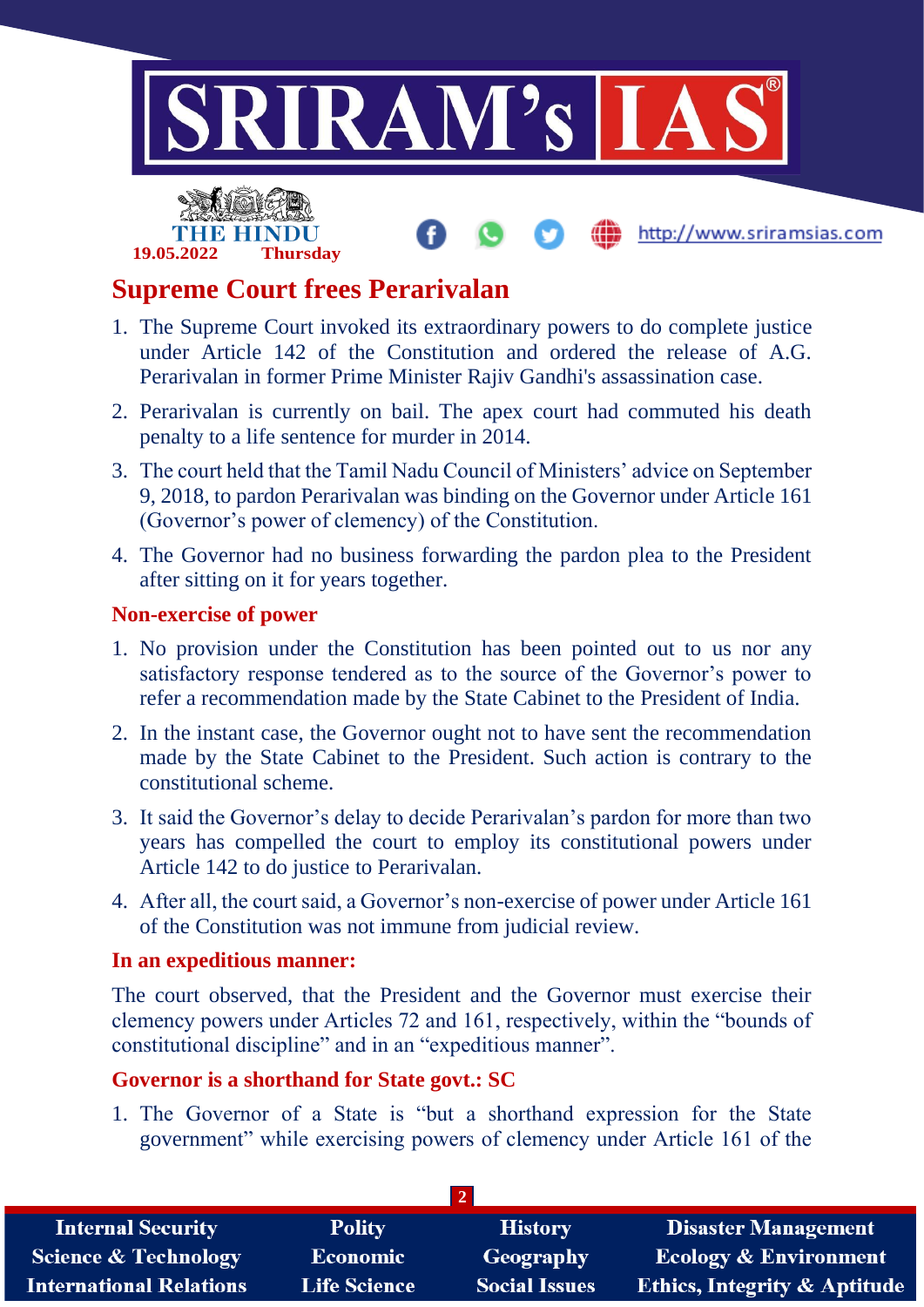

Constitution, the Supreme Court said in its judgment releasing Rajiv Gandhi assassination case convict A.G. Perarivalan.

2. The court referring to Constitution Bench judgments, recorded that "in the matter of exercise of the powers under Articles 72 and 161, the two highest dignitaries (President and Governor) in our constitutional scheme must act not on their own judgment but in accordance with the aid and advice of the Ministers".

## **Ethanol blend in petrol to be raised to 20% in 3 years**

1. The Union Cabinet approved amendments to the National Policy on Biofuels, 2018, to advance the date by which fuel companies have to increase the percentage of ethanol in petrol to 20%, from 2030 to 2025.



The policy to introduce 20% ethanol in petrol will take effect from April 1, 2023.

- 2. A statement from the government said the new policy would allow more feedstock for producing biofuel and foster the development of indigenous technologies.
- 3. A 2021 report by the NITI Aayog said that "immense benefits" could accrue to the country by 20% ethanol blending by 2025, such as saving ₹30,000 crores of foreign exchange per year, increased energy security, lowered carbon emissions, better air quality, self-reliance, better use of damaged foodgrains, increased farmers' incomes and investment opportunities.

| <b>Internal Security</b>        | <b>Polity</b>       | <b>History</b>       | <b>Disaster Management</b>              |
|---------------------------------|---------------------|----------------------|-----------------------------------------|
| <b>Science &amp; Technology</b> | Economic            | Geography            | <b>Ecology &amp; Environment</b>        |
| <b>International Relations</b>  | <b>Life Science</b> | <b>Social Issues</b> | <b>Ethics, Integrity &amp; Aptitude</b> |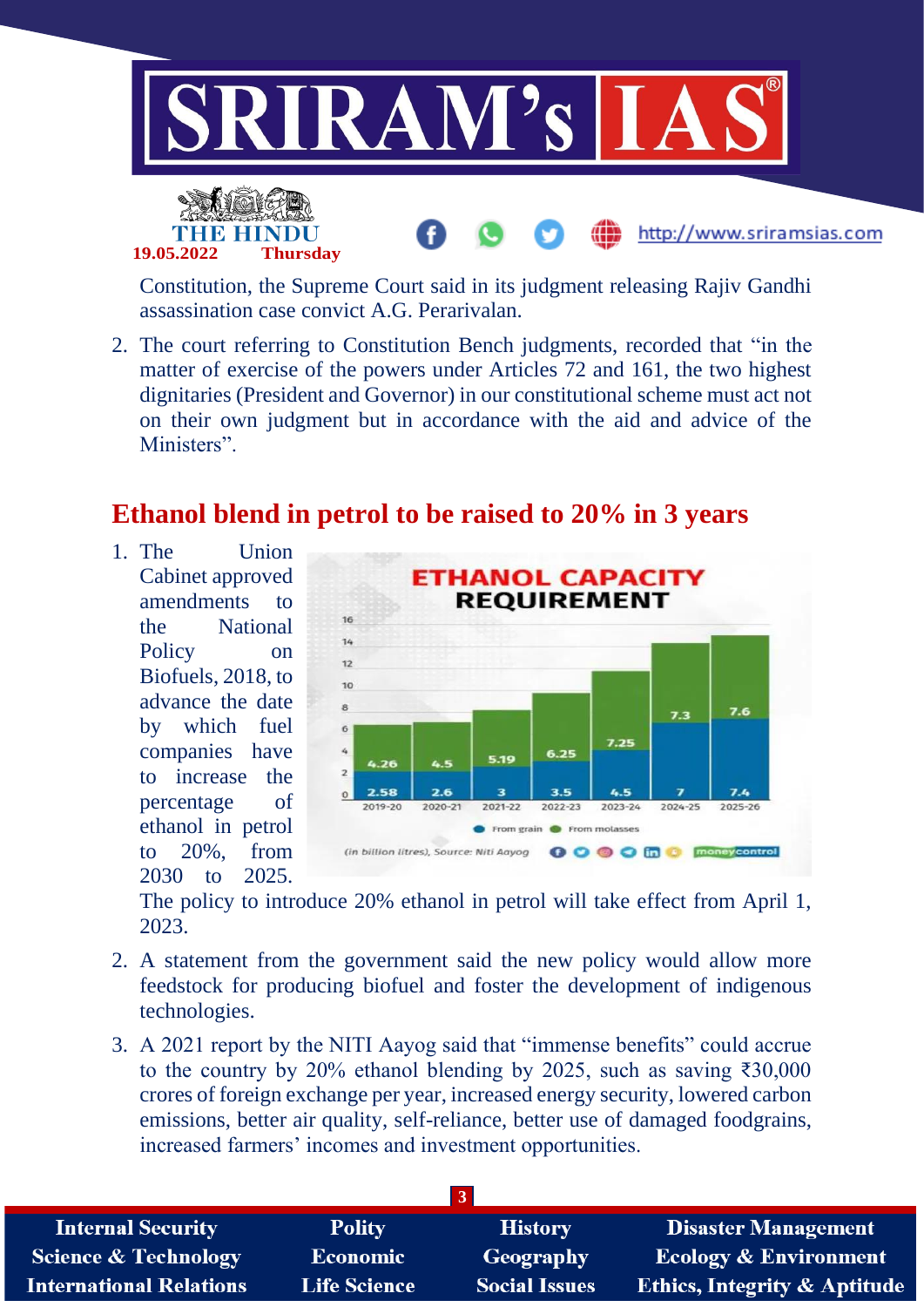

4. India achieved 9.45% ethanol blending as of March 2022, according to the Ministry of Petroleum and Natural Gas. The Centre projects that this will reach 10% by the end of the financial year 2022.

## **Impact on vehicles**

- 1. A 10% blending of petrol does not require major changes to engines but a 20% blend could require some changes and may even drive up the prices of vehicles
- 2. A greater percentage of blending could also mean more land being diverted for water-intensive crops such as sugar cane, which the government currently subsidises.
- 3. The NITI Aayog projects an ethanol demand of 10.16 billion litres by 2025. The current ethanol production capacity in India of 4.26 billion litres derives from molasses-based distilleries and 2.58 billion litres from grain-based distilleries.



| <b>Internal Security</b>       | <b>Polity</b>       | <b>History</b>       | <b>Disaster Management</b>              |
|--------------------------------|---------------------|----------------------|-----------------------------------------|
| Science & Technology           | Economic            | Geography            | <b>Ecology &amp; Environment</b>        |
| <b>International Relations</b> | <b>Life Science</b> | <b>Social Issues</b> | <b>Ethics, Integrity &amp; Aptitude</b> |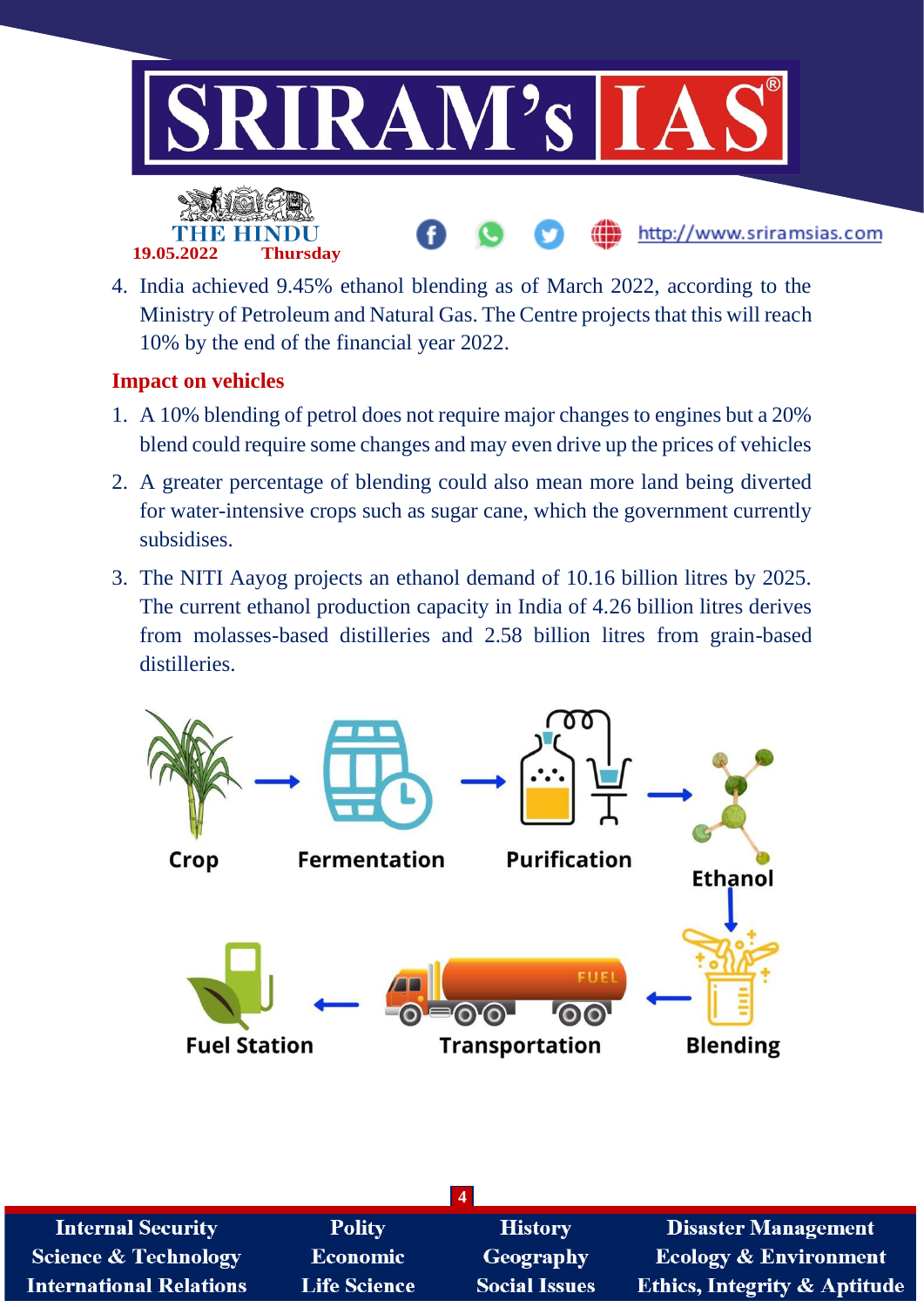

## **Past seven years warmest: WMO**

- 1. The past seven years were the warmest on record, and 2021 did not see recordbreaking temperatures because of a La Niña event at the start and end of the year, according to a report by the World Meteorological Organisation (WMO).
- 2. La Nina is a cooling of surface temperatures in the Central Pacific. While this had a temporary cooling effect, it did not reverse the overall trend of rising temperatures. The average global temperature in 2021 was about 1.11 ( $\pm$  0.13) degrees Celsius above the pre-industrial level.

## **Record heat**

- 1. The report comes even as north, central and western India reel under an onslaught of pre-monsoon heat waves, with temperatures in March breaching century-old records.
- 2. Four key climate change indicators greenhouse gas concentrations, sealevel rise, ocean heat and ocean acidification — set new records in 2021, according to the report.
- 3. Extreme weather led to economic damage estimated at hundreds of billions of dollars and triggered shocks for food, water security and displacement that worsened in 2022.

# **NHRC flags pollution effect on human rights**

- 1. The National Human Rights Commission (NHRC) issued an advisory to the Centre and State governments on preventing, minimising and mitigating the impact of environmental pollution and degradation on human rights.
- 2. The NHRC said that despite "having one of the world's best statutory and policy frameworks for environment protection", India was facing a serious problem of pollution and ecological degradation preventing the enjoyment of basic human rights.

## **Reforms suggested:**

1. The advisory focuses on the punishment of polluters; prevention and mitigation of vehicular pollution; and transparent processing of approvals and clearances under environmental laws.

| <b>Internal Security</b>        | <b>Polity</b>       | <b>History</b>       | <b>Disaster Management</b>              |
|---------------------------------|---------------------|----------------------|-----------------------------------------|
| <b>Science &amp; Technology</b> | Economic            | Geography            | Ecology & Environment                   |
| <b>International Relations</b>  | <b>Life Science</b> | <b>Social Issues</b> | <b>Ethics, Integrity &amp; Aptitude</b> |